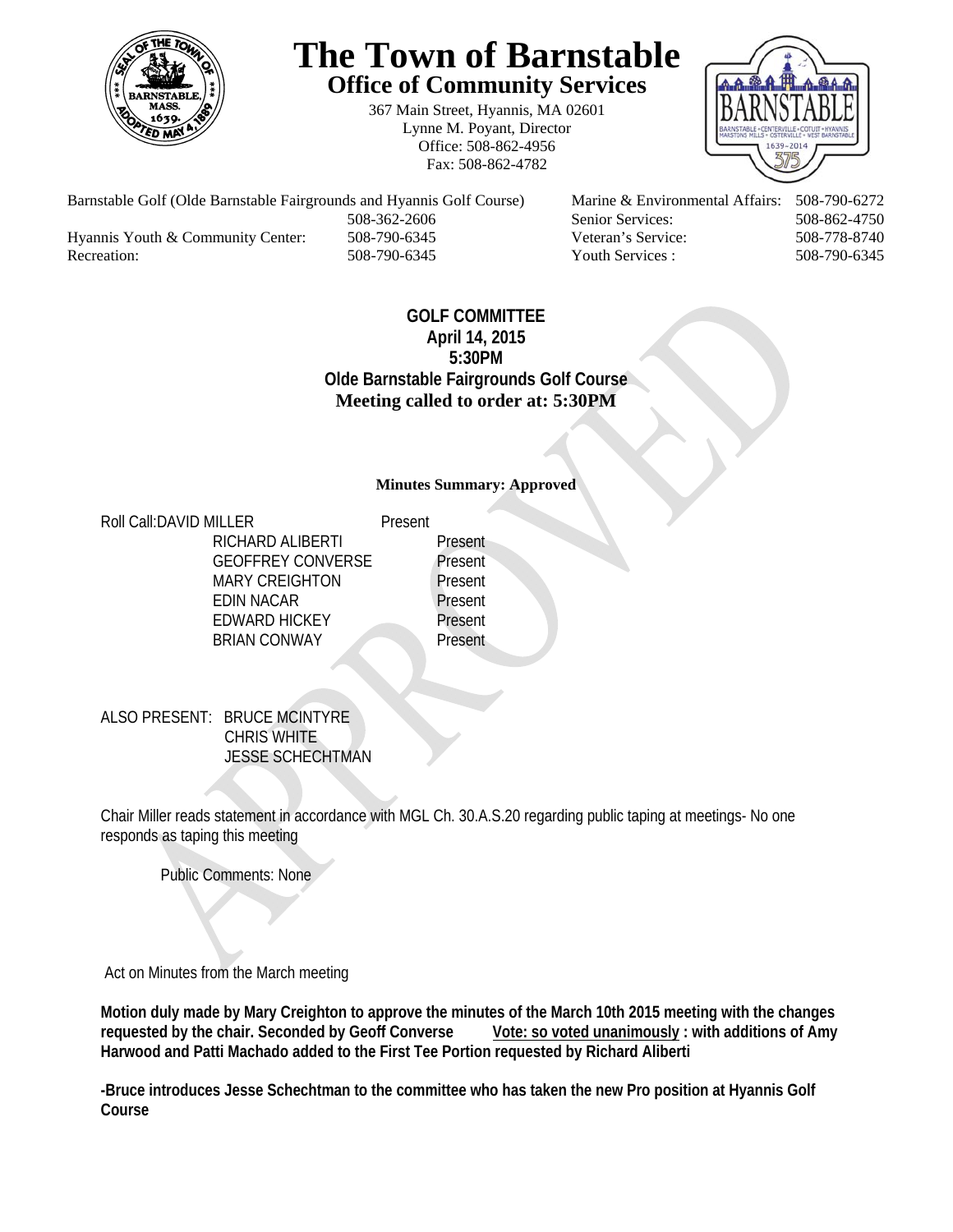#### Old Business

Status of the capital improvement submissions – Bruce McIntyre

#### -We had 3 FY 16 CIP submissions

-The Renovation Plan was not recommended this year, there are many other things going on in the Town of Barnstable.

-We are going to do a market analysis to present to the Town Council with the plan next year

- The two building upgrade capital improvement plans were recommended and will be voted on by Town Council. Those two plans will be funded by the golf enterprise fund.

Chair Miller- Next year after going through the process the renovation should be recommended.

Geoff- What should we do to help promote the renovation plan.

Bruce- We need to all help promote, educate and do whatever we can to let people know what we are trying to do and why at Hyannis Golf Course

Mary Creighton- Asked who recommended the market analysis. Bruce- It was a conversation I had with Lynne Poyant and Mark Milne as something we could do to help support our plan.

Richard Aliberti asked what money do we give to the Town of Barnstable every year. Bruce explained to Richard what money goes to the Town of Barnstable and why, each golf course spends what they make. As a whole the golf courses make about \$3 million and we run on a level funded budget.

Discussion of Survey Results – All

Bruce hands out survey chart<sup>1</sup> of the questions asked in survey. Question 1 Which course do you prefer? 74% Obf Question 2 Would you like to see Hyannis modernized? 83% YES Question 3 Are you familiar with the Renovation Master Plan? About a 50/50 split Question 4 Would you be more likely to play Hya if it is renovated? 70% YES

Fred La Selva – Suggested re tuning the survey to get a better handle on the demographics

Bruce – We did a step one survey to get a handle on what our members are looking for. We also did a market analysis that we put with the CIP to show the economic impact of golf in the Town of Barnstable and region.

Ed Hickey – Who can we talk to in the Town of Barnstable to help push this project

Chair Miller- You need to look at the big picture and we have gotten our point across golf is at the bottom of the list when come to tax dollars. We will come back next year and hopefully have a better resolution and in the interim we can always invite people to talk about the project.

Bruce- Our Town Council liaison is Fred Chirigotis

Ed Nacar- With the large copy of the master plan in both pro shops I am surprised that more people do not know bout it.

Geoff- We need to push the fact that fact that this is an issue that is going to get worse before it gets better. Bruce- We as a group on Cape Cod need to push golf together and on a larger scale

Chair Miller- Next month we will talk about an educational plan.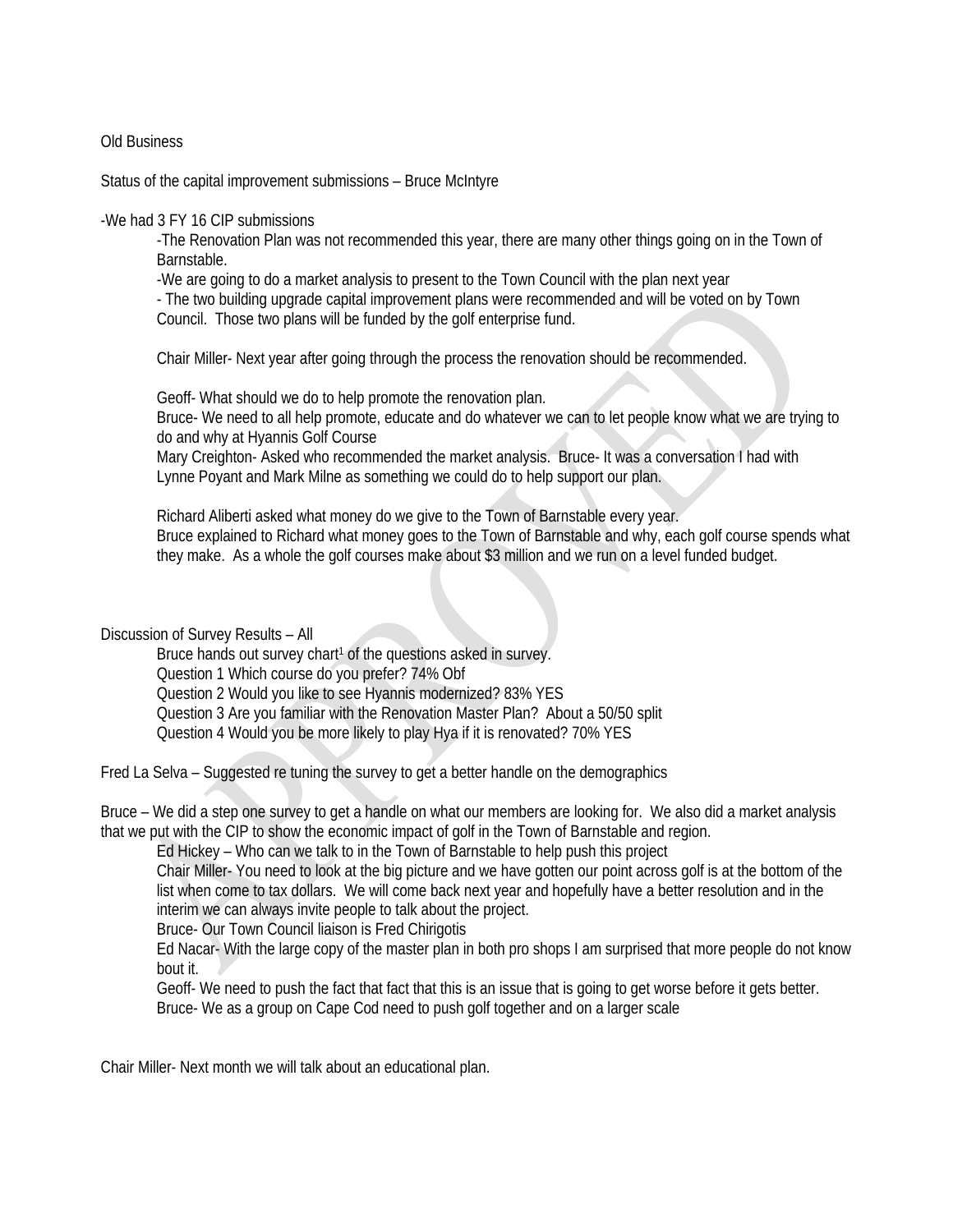First Tee Program Questions relative to March presentation– Aliberti

- The document you handed out last week that was the first time we got any thing here on the committee why are we charging \$55?
- Bruce- It is run by the MGA and David Donnellan he is an independent contractor and employed by the MGA
- Who is going to help Donnellan? Bruce- David hires other people (golf pros)
- Aliberti Who is going bring kids to the bathroom are women going to be available to escort the girls.
- Alibirti Why are there no snacks? Bruce You should have a meeting with Joe McCabe and talk to him and not attack me over snacks.
- Aliberti- Hands out a sheet from 2006 Agenda Item Summary<sup>2</sup> and goes over a few points that were on the agenda in 2006 at the September 9<sup>th</sup> meet that free golf was proposed at that meeting.
- Aliberti recommends terminating the first tee and returning money.

Chair Miller stops Mr Aliberti for his time is up, and suggests he, Bruce and Joe McCabe have a meeting he asks Mr. Aliberti if he would like to make a motion and he declines to do so.

New Business- The Olde Barnstable Membership & Hyannis Membership Association is in need of new leadership. It is important to keep the association running, is there anyone who would like to help or if anyone knows anyone who can help please let the board know.

Golf Director's Report – McIntyre

 On the staffing we did have another new employee hired John Fowler who comes from the Dennis Courses and takes over Nick Lussiers position.

The seasonal staffing will start to come back soon and hopefully we will be up to speed soon.

 Finance really quickly we are down revenue in March, April is trending upwards with the weather changing. The entire staff got re certified in CPR and AED training this winter.

Chair Miller- Are we holding back spending at all

Bruce- Not at this point things are on track and in place

 Bruce – I have an update on first tee from Joe McCabe last years First Tee had 64 players in the spring this year they have 160 kids which covers all the age groups. There are 25 kids waitlisted until there are more teachers available.

#### Director of Golf Maintenance Report –White

We opened 13 holes on April 1st at Hyannis. The last two weeks have been very challenging, I was on a tractor pulling snow into the sun so it could melt. We have started course clean up, put tee markers out trash barrels. We have aerated Olde Barnstable and we are set to do Hyannis next week. We will be doing over seeding of some of the winter kill to bring the greens back. The winter kill itself should be minimal we are aggressively looking at it and we are going to attack it as best we can. We are getting new flags with the tent logo. We are filling an open working Forman Position at Hyannis. Also the bathrooms will be out on the courses on Friday.